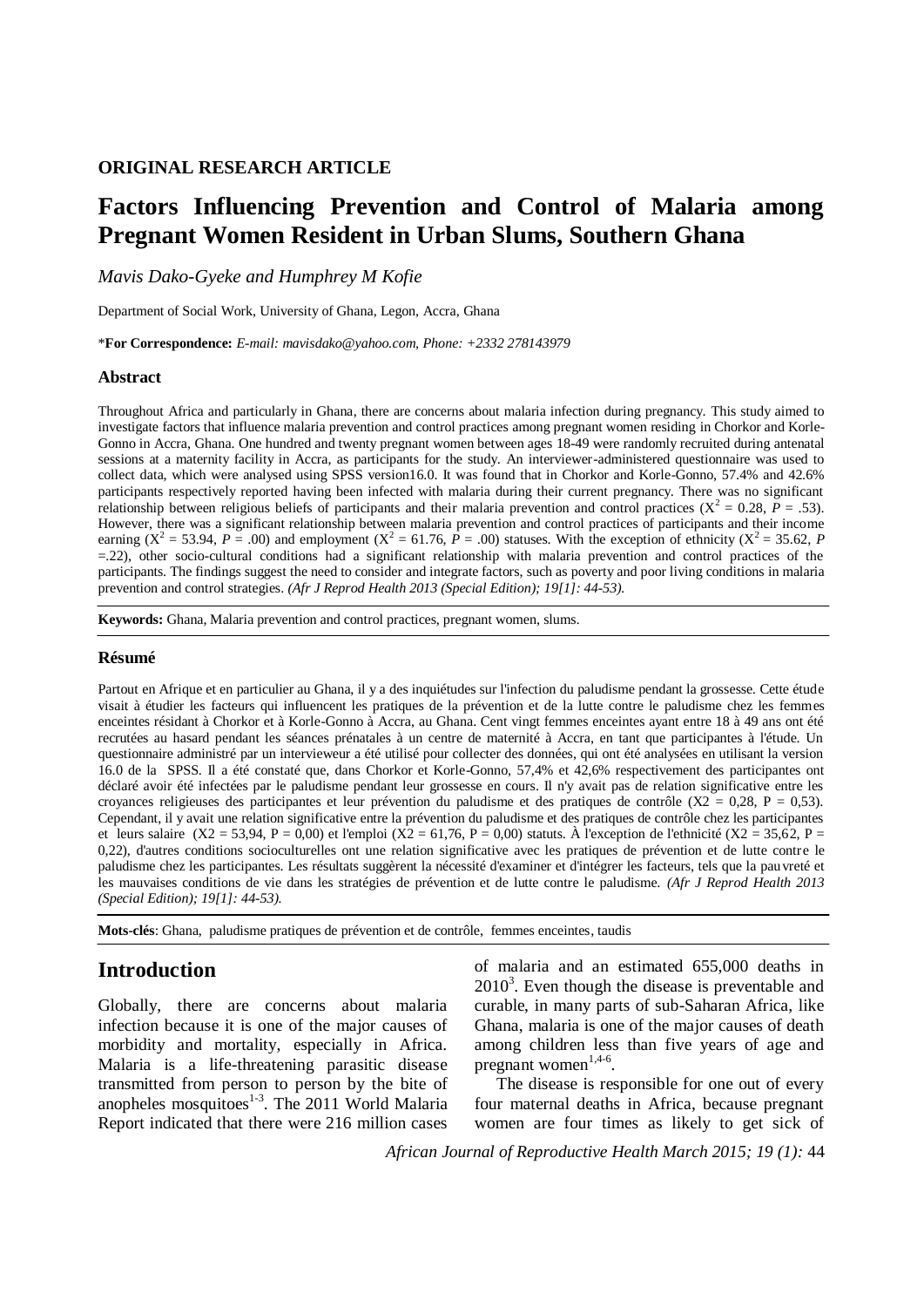malaria and twice as likely to die from it<sup>6</sup>. In addition, malaria infection during pregnancy presents substantial risks for the mother and unborn child because pregnant women who are infected with the disease may experience spontaneous abortion, stillbirth, low birth weight, maternal anaemia, premature birth and intrauterine growth retardation<sup>7,8</sup>. In Ghana, the current malaria control strategies include diagnosis and treatment of clinical cases and the promotion of the use of insecticide-treated nets (ITNs) to prevent malaria.

In Africa, malaria has a huge negative effect on economic growth and perpetuates a vicious cycle of poverty because it costs the continent US \$10 billion to \$12 billion every year in lost gross domestic product<sup>9</sup>. In Ghana, for example, the economic cost associated with malaria treatment is overwhelming as it has a significant impact on the productivity and wealth of households. It has been and continues to be the primary cause of loss of healthy life days as it accounts for more than 50 percent of out-patient hospital attendances<sup>5,10</sup>. Also, the total cost of controlling malaria in Ghana in 2002 was estimated at US\$ 50.05 million in direct and indirect  $costs<sup>11</sup>$ . In 2003, it was the leading cause of hospital admissions, accounted for 24.6% of the total admissions, 19.5% of the total bed days, 17.1%% of total deaths and 12.4 percent of the total user fees collected in selected Ghanaian public health facilities $^{12}$ .

The costs of seeking malaria care can be divided into direct, indirect and opportunity-loss costs<sup>13</sup>. While the absolute cost of treatment as a share of non-food expenditure might be lower for the poor than that for the non-poor, the relative cost of treatment is higher<sup>13</sup>. A study conducted in Ghana in 2002 revealed that the average direct cost of treatment from orthodox health care providers was US\$6.87 per malaria episode while the indirect cost amounted to US\$ 8.92 per case, indicating an average overall cost of US\$ 15.79 per malaria episode to the household<sup>11</sup>. Malaria also contributes to the loss of productive time to economically active patients, including pregnant women and their caretakers.

Indirect cost of malaria represents 56.48% of the total cost of illness to households and about nine workdays are lost by economically active

*Dako-Gyeke & Kofie* **Malaria Prevention, Control and Pregnant Women** 

patients while more than five workdays are lost by their caretakers<sup>11</sup>. These costs could place heavy financial burdens on households and invariably influence their decision regarding malaria treatment because on average, up to 55% of the overall costs are borne by households $14$ . Given that the treatment of malaria involves cost, many people in Ghana, including pregnant women do not visit health facilities, but treat themselves from their homes with herbal medicines. Also, some people opt for herbal medicine because they believe it is less expensive, more effective and has fewer side effects compared to pharmaceutical drugs. These beliefs are usually based on cultural, historical and anecdotal evidence.

In order to reduce the prevalence rate of malaria infection, several national and international arrangements have been put in place. Key among these is the signing of the Abuja Declaration in 2000 on Roll Back Malaria (RBM), which aimed at reducing the malaria burden by 2010. This declaration aimed at improving access to malaria treatment, enhancing protective measures through the promotion of insecticidetreated nets (ITNs) and preventing and managing malaria during pregnancy<sup>5</sup>.

In respect of the Roll Back Malaria programme, Ghana set up the National Malaria Control Programme (NMCP), which was tasked to ensure easy access to malaria treatment and promote the use of insecticide-treated nets, especially among pregnant women and children under five years. Over the years, Ghana has employed a mixed model for ITN distribution, including free net distribution, targeted subsidies, commercial market access, and bed net retreatment<sup>15</sup>. Although there have been concerns about the extent to which the price of ITNs acts as a barrier to its use, especially among pregnant women, the malaria control community has been successful in increasing the number of households that own ITNs<sup>16</sup>.

## *Rationale and Study Objectives*

Previous studies have investigated the prevalence of malaria in Ghana. However, this study goes beyond current research to investigate factors that influence malaria prevention and control practices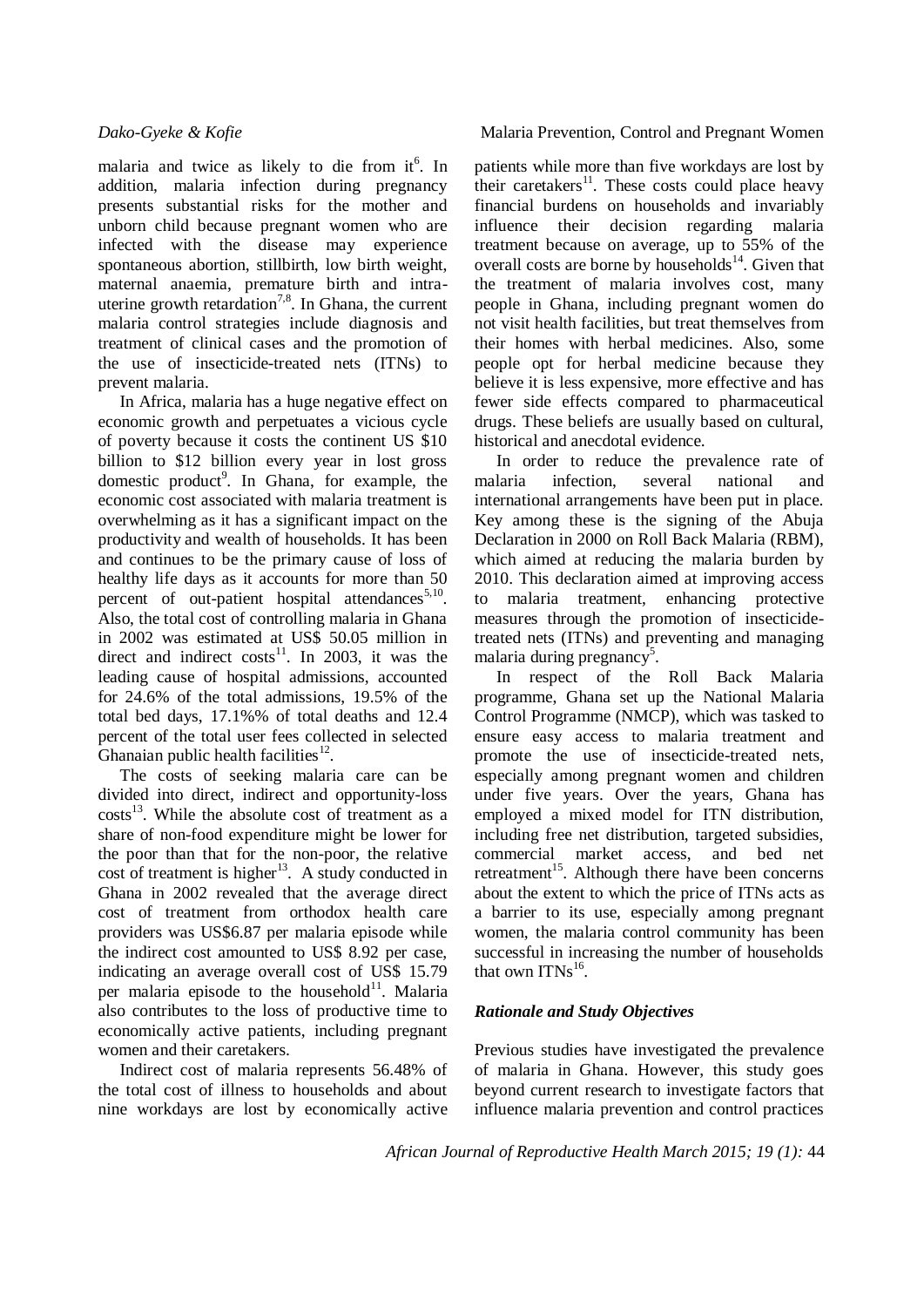among pregnant women residing in Korle-Gonno and Chorkor (slum communities located in Accra, the capital city of Ghana). In view of the fact that malaria prevalence cannot be explained from only a medical point of view, it is essential to consider other factors, such as religious beliefs, economic and socio-cultural conditions of people, especially pregnant women.

Additionally, the abundance of herbal medicine and treatment of different diseases by a single herbal preparation are common in Ghana. While concerns have been raised about the safety and potency of these herbal medicines in terms of preparation, hygiene, dosage and packaging $17$ , many people, including pregnant women still patronize them due to financial constraints, lack of health care facilities, religious or cultural beliefs, among others. Furthermore, given that malaria infection during pregnancy could negatively affect both the mother and the unborn child<sup>8</sup>, it is essential to investigate factors that influence pregnant women's malaria prevention and control practices. Pregnant women residing in slum areas may be at more risk of malaria infection than their upscale counterparts because of the prevalence of mosquito breeding spots in these communities. This is of particular concern because more than one billion people or about 14% of the total global population live in slum areas $^{18}$ .

In Ghana for instance, urban inequalities have increased, with large populations living in informal settlements, which are commonly referred to as slums and characterized by limited access to water and sanitation infrastructure<sup>19</sup>. Despite the fact that the general structure and appearance of slum neighbourhoods suggest unfavourable health effects<sup>19</sup>, not many studies

*Dako-Gyeke & Kofie* **Malaria Prevention, Control and Pregnant Women** 

have examined the health of pregnant women residing in these areas. This study therefore aimed to investigate factors (religious beliefs, economic and socio-cultural conditions) that influence malaria prevention and control practices among pregnant women residing in Korle-Gonno and Chorkor.

## **Methods**

## *Research Design*

An analytical cross-sectional design was employed to examine the relationship between malaria prevention and control practices of pregnant women and their religious beliefs, economic and socio-cultural conditions.

## *Study Areas*

The study was conducted in two slum communities, Chorkor and Korle-Gonno, which are located in the central parts of the Greater Accra Region of Ghana. The communities are homogeneous in nature because residents in both communities have relatively low education levels, high levels of unemployment and generally low incomes. These communities were selected for the study because previous studies<sup>19,20</sup> have reported that compared to residents in other settlements in Accra, the living conditions of slum dwellers are generally poor. Residents in these areas normally live in crowded houses without adequate access to water, sanitation and private bathrooms, which could negatively affect their health, as shown in Figure 1.



**Figure1:** Houses located in the study areas

*African Journal of Reproductive Health March 2015; 19 (1):* 45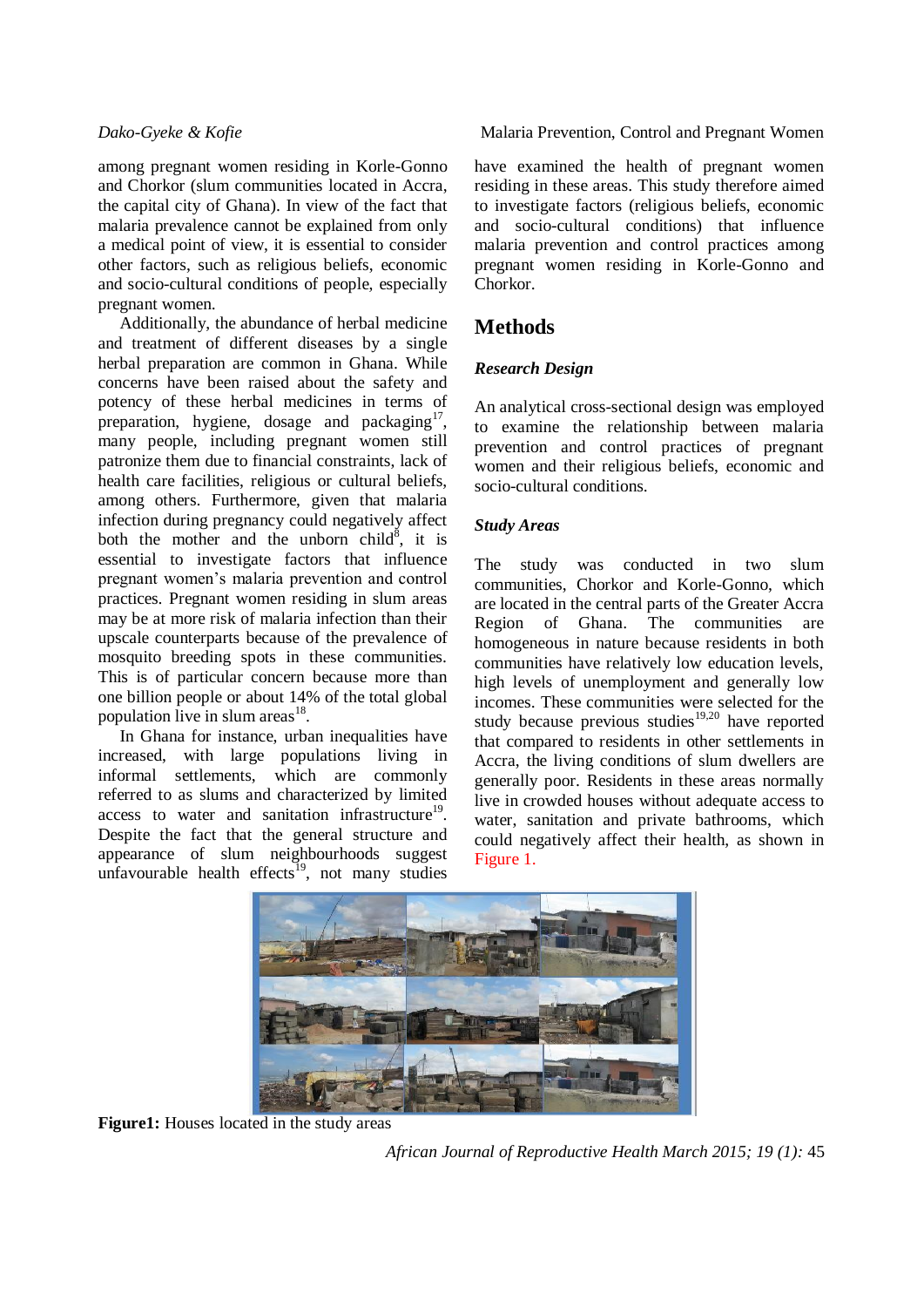### *Study Population*

A total of 120 (60 resided in Chorkor and the other 60 resided in Korle-Gonno) pregnant women between ages 18-49 who accessed antenatal care at a maternity facility in Accra, were recruited during regular antenatal sessions as participants for the study. The attendance report obtained from the records section of the facility indicated that about 300 pregnant women from each of the two communities visited the facility from July to December 2009 and July to September 2010. The attendance report was divided into subgroups according to the communities of residence and a simple random sampling was used to select the required number from each subgroup.

The participants were selected without prior knowledge of their clinical and family history. The study was approved by the Faculty of Social Sciences Board of the University of Ghana and permission was sought from the maternity clinic where the participants accessed antenatal care and services. Before the data was collected, each participant was clearly informed about voluntary participation and the objectives of the study. As well, a verbal consent of each participant was sought before they were engaged in the study.

### *Questionnaire*

A structured questionnaire was used to collect data from participants in their homes at Chorkor and Korle-Gonno. The pregnant women were assisted to complete the questionnaires through face-toface interviews. The questionnaire included questions concerning demographic information; malaria infection during pregnancy, treatment and cost; religious beliefs and malaria prevention and control; economic and socio-cultural conditions, and malaria prevention and control practices. Participants' antenatal care records were not used during the data collection.

*Dako-Gyeke & Kofie* **Malaria Prevention, Control and Pregnant Women** 

### *Data Analysis*

The data was analysed using Statistical Package for Social Sciences (SPSS) 16.0. Statistical relationships were sought between malaria prevention and control practices and religion, economic and socio-cultural conditions of participants. The dependent variables are malaria prevention and control practices and the independent variables are: religion, economic and socio-cultural conditions of participants. The results were presented as frequencies, chi-squares and *p-*values. The level of significance was considered at *p-*value of 0.05.

## **Results**

### *Demographic Characteristics of Participants*

The majority of pregnant women who participated in the study were between ages 21 and 25 years (48.3% in Chorkor and 55% in Korle-Gonno) as shown in Table 1. Also, majority of the participants reported that their highest level of education was Middle School or Junior High School (60% and 63.3% for participants from Chorkor and Korle-Gonno respectively). With regard to ethnicity, while the majority of the participants were from the Ga-speaking ethnic group, the background of the participants was diverse as indicated in Table 1. Ga is the local language of the indigenes of Accra.

As shown in Figure 2, out of the 120 pregnant women included in the study, 57.4% in Chorkor and 42.6% in Korle-Gonno reported having had malaria during their current pregnancy. Also, the majority of participants (61%) perceived the cost of treating malaria as expensive. Information on employment and income earning statuses of participants are indicated in Table 1.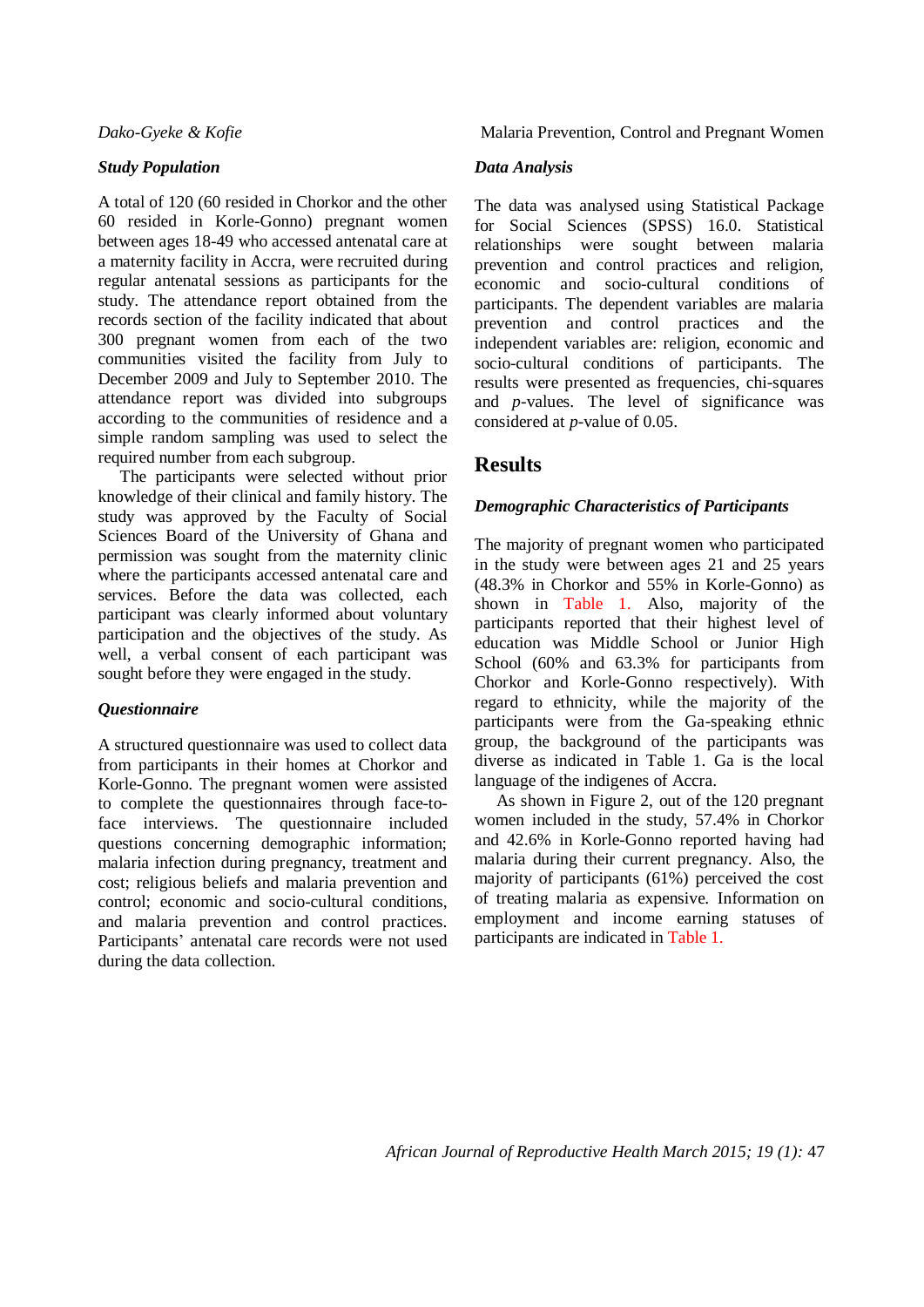| Table 1: Demographic profile of participants |  |
|----------------------------------------------|--|
|----------------------------------------------|--|

| Item                                      | <b>Chorkor</b><br>$(N=60)$ |                  | Korle-Gonno<br>$(N=60)$ |            |
|-------------------------------------------|----------------------------|------------------|-------------------------|------------|
| Age                                       | No.                        | $\frac{0}{0}$    | No.                     | $\%$       |
| Under 20 years                            | $\mathfrak{D}$             | 3.3              | 12                      | 20         |
| 21 to 25 years                            | 29                         | 48.3             | 33                      | 55         |
| 26 to 30 years                            | $\overline{4}$             | 6.7              | 5                       | 8.3        |
| 31 to 35 years                            | 25                         | 41.7             | $\tau$                  | 11.7       |
| 36 to 40 years                            | $\boldsymbol{0}$           | $\boldsymbol{0}$ | $\mathbf{1}$            | 1.7        |
| $41+ years$                               | $\boldsymbol{0}$           | $\boldsymbol{0}$ | $\overline{c}$          | 3.3        |
| <b>Educational Background</b>             |                            |                  |                         |            |
| Primary School Level                      | $\boldsymbol{0}$           | $\boldsymbol{0}$ | $\mathbf 1$             | 1.7        |
| Middle School or Junior High School Level | 36                         | 60               | 38                      | 63.3       |
| Secondary or Senior High School Level     | 19                         | 31.7             | $\mathfrak{Z}$          | 5.0        |
| <b>Tertiary Level</b>                     | $\overline{4}$             | 6.7              | 13                      | 21.7       |
| Post Graduate Level                       | $\boldsymbol{0}$           | $\boldsymbol{0}$ | $\mathbf{1}$            | 1.7        |
| No Formal Education                       | $\mathbf{1}$               | 1.7              | $\overline{4}$          | 6.7        |
| <b>Religious Affiliation</b>              |                            |                  |                         |            |
| Christianity                              | 52                         | 87               | 57                      | 95         |
| Islam                                     | 6                          | 10               | 2                       | 3          |
| Traditionalists                           | $\sqrt{2}$                 | $\mathfrak{Z}$   | $\mathbf{1}$            | $\sqrt{2}$ |
| <b>Ethnicity</b>                          |                            |                  |                         |            |
| Ga                                        | 35                         | 58.3             | 24                      | 40         |
| Akan                                      | 19                         | 31.6             | 22                      | 36.6       |
| Others                                    | $\sqrt{6}$                 | $10\,$           | 14                      | 23.3       |
|                                           | $N = 120$                  |                  |                         |            |
|                                           | No.                        |                  | $\frac{0}{0}$           |            |
| <b>Type of Dwelling</b>                   |                            |                  |                         |            |
| Separate Bungalow                         | $\mathfrak{Z}$             |                  | $\sqrt{2}$              |            |
| Compound House                            | 117                        |                  | 98                      |            |
| <b>Employment Status</b>                  |                            |                  |                         |            |
| Employed                                  | 53                         |                  | 44.2                    |            |
| Not Employed                              | 67                         |                  | 55.8                    |            |
| <b>Income Earning Status</b>              |                            |                  |                         |            |
| Earn Income                               | 50                         |                  | 41.7                    |            |
| Do not Earn Income                        | $70\,$                     |                  | 58.3                    |            |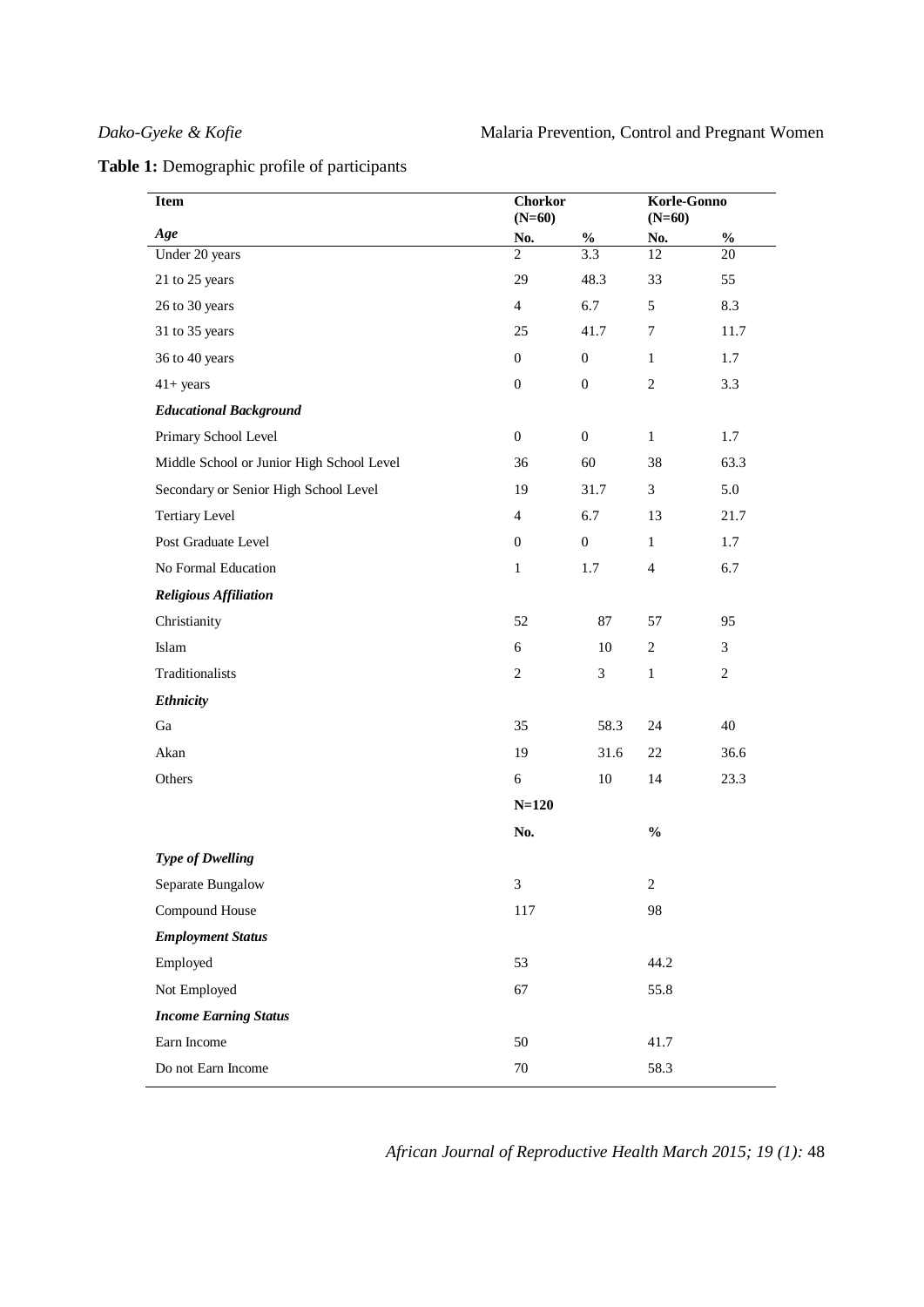

**Figure 2:** Malaria infection during pregnancy

**Table 2:** Chi-Square Test: Relationship between participants' religious views, economic and sociocultural conditions and their malaria prevention and control practices

| <b>Variables</b>                                                       | N   | Chi-Square $(X^2)$ | <b>P</b> -value |  |  |  |  |
|------------------------------------------------------------------------|-----|--------------------|-----------------|--|--|--|--|
| Religious beliefs and malaria prevention and control practices         | 120 | 0.28               | .53             |  |  |  |  |
| Economic conditions and malaria prevention and control practices       |     |                    |                 |  |  |  |  |
| Employment status                                                      | 120 | 61.76              | .00.            |  |  |  |  |
|                                                                        |     | 53.94              |                 |  |  |  |  |
| Income earning status                                                  | 120 |                    | .00.            |  |  |  |  |
| Socio-cultural conditions and malaria prevention and control practices |     |                    |                 |  |  |  |  |
| Age                                                                    | 120 | 16.79              | .00.            |  |  |  |  |
| Education                                                              | 120 | 1.57               | .00             |  |  |  |  |
| Type of dwelling                                                       | 120 | 108.30             | .00.            |  |  |  |  |
| Ethnicity                                                              | 120 | 35.62              | .22             |  |  |  |  |

**Table 3:** Chi-Square Test: Relationship between malaria infection and pregnant women's employment status and income earning status

| <b>Variables</b>                                              |     | Chi-Square $(X^2)$ P-value |     |
|---------------------------------------------------------------|-----|----------------------------|-----|
| Malaria infection and employment status of pregnant women     | 120 | 9.38                       | .00 |
| Malaria infection and income earning status of pregnant women | 120 | 14.66                      | .00 |

In order to achieve the aim of the study, the relationship between the religious beliefs of the pregnant women and their malaria prevention and control practices, such as the use of ITNs, repellents and clean environment was examined. The chi-square  $(X^2)$  value was .28 with a *P*-value of .53. Since the *P-*value was greater than the preselected significance level of .05, there was no statistically significant relationship between

religious beliefs of pregnant women and their malaria prevention and control practices.

In addition, a chi-square test was done to examine the relationship between participants' economic conditions (employment status and income earning status) and their malaria prevention and control practices. The chi-square value of 61.76 and *P*-value of .00 (Table 2) showed that there was a statistically significant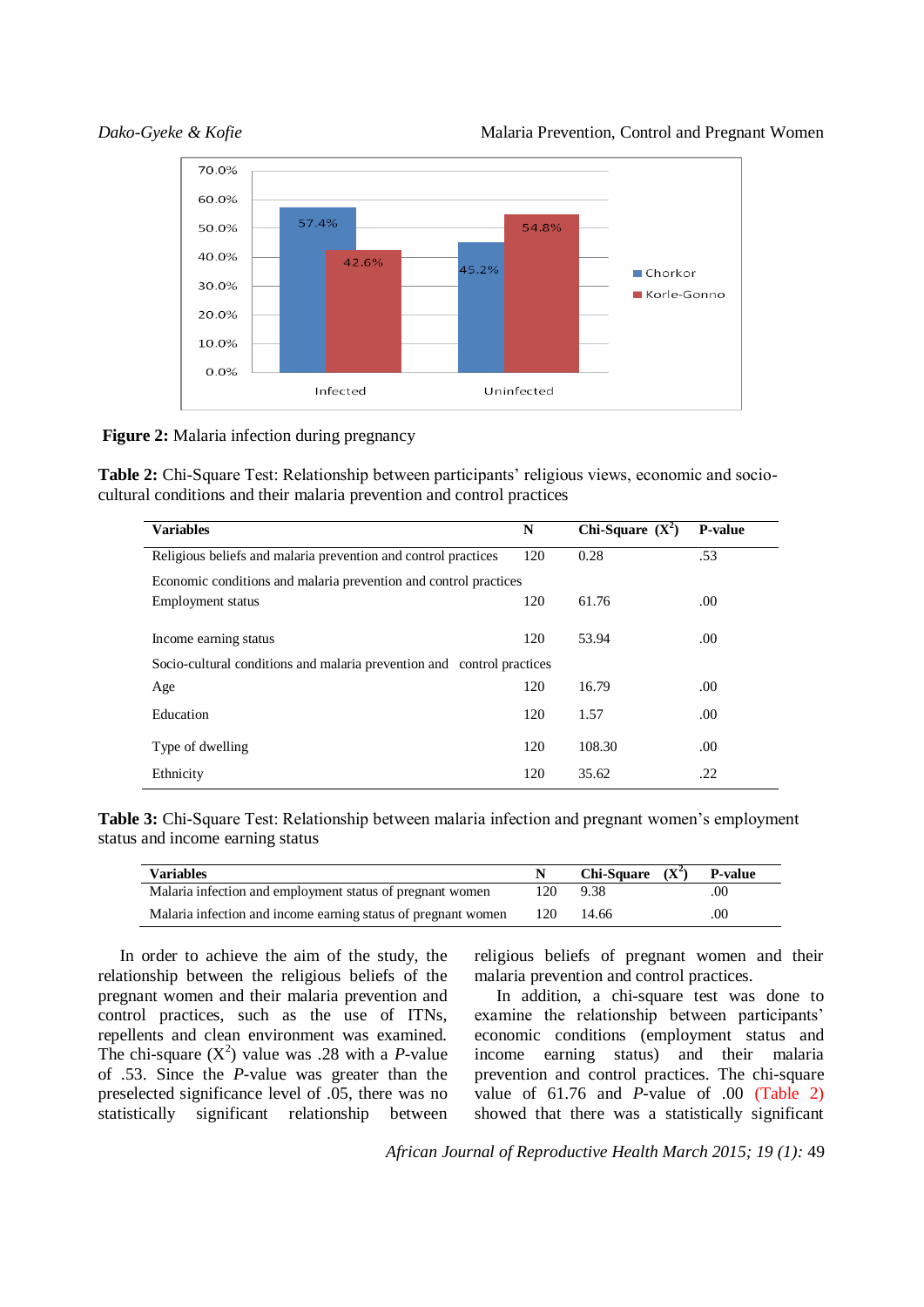relationship between employment status and malaria prevention and control practices of participants. Likewise, the chi-square value of 53.94 and *P*-value of .00 (Table 2) showed that there was a statistically significant relationship between income earning status and malaria prevention and control practices of participants. Also, a statistically significant relationship was found between malaria infection and participants' employment and income earning statuses (Table 3). Hence, the results indicated a statistically significant relationship between economic conditions of pregnant women and their malaria prevention and control practices.

Moreover, the influence of socio-cultural conditions (age, education, ethnicity and type of dwelling) on malaria prevention and control methods of participants was determined using a chi-square test. A statistically significant relationship was found between age, education, type of dwelling and malaria prevention and control practices of the participants as shown in Table 2. However, no significant relationship was found between ethnicity and malaria prevention and control practices of participants, chi-square value of 35.62 and significance level of .22 (Table 2).

## **Discussion**

This study aimed to investigate factors that influence malaria prevention and control practices among pregnant women residing in two slum communities. Evidence showed that the majority of pregnant women in this study indicated they had been infected with malaria during pregnancy. This is similar to findings from a study conducted in Southwest, Nigeria, which recorded high malaria prevalence rate of infection among pregnant women<sup>1</sup>. In malaria endemic areas, the risk of infection is generally higher among pregnant women and children who reside in slum areas with poor living conditions.

Since the majority of participants in this study sought professional assistance for malaria treatment, it suggests that they perceived malaria as a disease that needs to be cured by medical professionals and medically approved medications. It is vital to mention that in this study, malaria

infection during pregnancy was not based on participants' laboratory results but by asking them whether they had malaria during their pregnancy. Also, participants' medical records about malaria infection were not verified.

The cost of malaria treatment also played a role in this study. The findings revealed that majority of the participants perceived orthodox malaria treatment to be expensive. This implies that many of the pregnant women may not seek care from health facilities due to the monetary cost involved and possibly would resort to herbal medications, which are relatively cheaper. The results of other studies show that cost is a significant barrier to health access, especially for poor households<sup> $21-23$ </sup>. Also, in Ghana and other parts of Africa, selfmedication with anti-malaria pharmaceutical drugs is a common practice because many households use it as a means of reducing the cost of malaria treatment, such as the cost of hospital consultation, laboratory tests and transportation to health facilities. Since in Africa, pregnant women are four times likely to get sick of malaria<sup>6</sup>, treating malaria from home presents substantial health risks for pregnant women and their unborn babies.

For the reason that a high percentage of the participants were neither employed nor earned personal income, a significant relationship was found between participants' employment and income earning statuses and their malaria prevention and control practices. This confirms the assertion that the amount of money available for treatment during malaria episodes is a function of the income of women<sup>24</sup>. It is estimated that about 40% of the world's population resides in areas where malaria is endemic, and these people are on average very poor<sup>25</sup>.

Malaria is a disease of poverty because wealth could protect people from malaria infection<sup>3,9,26</sup>. Wealthy people are likely to (a) have higher levels of education and malaria prevention awareness, (b) have the ability to purchase anti-malaria drugs that could reduce the rate of malaria infection and (c) live in better housing conditions and have access to improved health care services<sup>3</sup>. Relatedly, the evidence draws attention to the fact that where malaria prospers most, human societies have prospered least and this suggests that malaria and poverty are closely linked $27$ .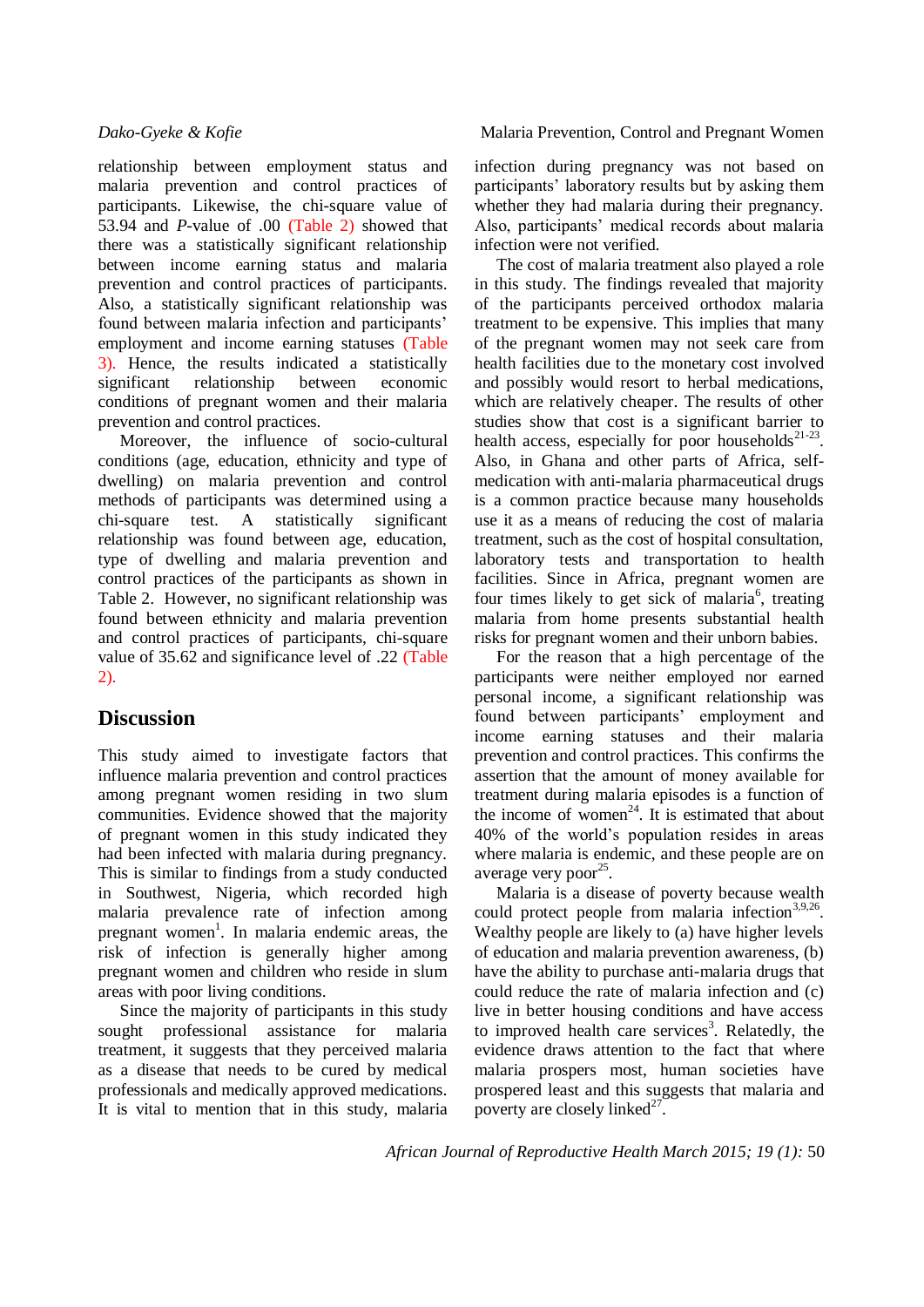Additionally, it was found in this study that religious beliefs of the participants did not influence their malaria prevention and control practices. Thus, the participants had equal chances of being infected with malaria irrespective of their religious affiliations. This finding could explain why participants in this study preferred to attend and take medications from hospitals when they were infected with malaria. The finding is in contrast with the results of the study conducted in Nigeria on the prevalence of malaria parasite infection among pregnant women. The study found that about 90% of pregnant women in Southwest Nigeria refused to take malaria drugs due to their religious beliefs<sup>1</sup>. It is however important to point out that although the pregnant women included in this study preferred clinical diagnosis and treatment of malaria, this may not be practiced if they cannot afford the cost involved.

Furthermore, it was found that with the exception of ethnicity, other socio-cultural conditions (age, education and type of dwelling) did influence the malaria prevention and control practices of the participants. Socio-cultural factors could influence vital characteristics, such as adherence to treatment, an influential characteristic of how patients incorporate treatments into everyday life<sup>28</sup>. With regard to the type of dwelling, the finding supports the conclusion that malaria afflicts primarily the poor who are likely to live in malaria endemic areas and in dwellings that offer few, if any, barriers against mosquitoes<sup>9</sup>.

In malaria endemic communities the risk of malaria infection is higher in poorly built houses than in well-built ones<sup>29,30</sup>. Similarly in southern Sri Lanka, the risk of malaria was found to be 2.5 fold higher between residents of poorly constructed houses compared to people living in houses of good construction type<sup>31</sup>. In this study, participants resided in slum localities where most of the dwellings were compound houses (different households living together and sharing a common bathroom and toilet) that included an average of six households. The majority of households in Ghana, about 79% live in rooms in compound houses $32$ .

It was found that an average of five people lived in one room and as a result, the use of

*Dako-Gyeke & Kofie* **Malaria Prevention, Control and Pregnant Women** 

preventive measures, especially insecticide-treated bed nets may be difficult. This could be a setback in malaria prevention through the promotion of the use of ITNs. Other studies  $30,33$  have also revealed that the use of ITNs reduce the proportion of malaria morbidity and mortality. It has also been suggested that overcrowding might increase the risk of malaria, since mosquitoes are attracted by higher concentration of carbon dioxide and other chemicals in crowded households<sup>34</sup>. Likewise, another study<sup>35</sup>, reported that large families sharing a single household tend to have a higher prevalence of malaria and this relationship may be due to the fact that large family households contain people who are generally poor, illiterate and living in poorly constructed houses.

Notably, education influenced the malaria prevention and control practices of participants. Although the educational background of participants who were infected with malaria during pregnancy and those not infected were not compared, evidence showed that the educational background of majority of the participants was low. As stated earlier, malaria infection during pregnancy was not based on participants' clinical history but their personal reports. This notwithstanding, a study which was based on participants' clinical history found that illiterate pregnant women in Nigeria had the highest malaria prevalence rate<sup>1</sup>. Further, another study in Bangladesh found that the level of education was related to prevalence of malaria<sup>35.</sup> This is not surprising because persons who are educated are likely to have some knowledge about how malaria is transmitted, as well as prevention and control measures.

Ethnicity did not have a significant relationship with malaria prevention and control practices among the pregnant women in this study. On the other hand, a study in Thai-Myanmar on poverty and malaria found differences in the health situation of communities along ethnic and class divisions<sup>36</sup>. Considering both ethnicity and economic conditions, Brokerhoff and Hewett concluded in their study that better health and care seeking behaviours of some ethnic groups may be a result of household economic conditions that differed between ethnic  $\text{groups}^{37}$ . Traditional beliefs and practices could influence malaria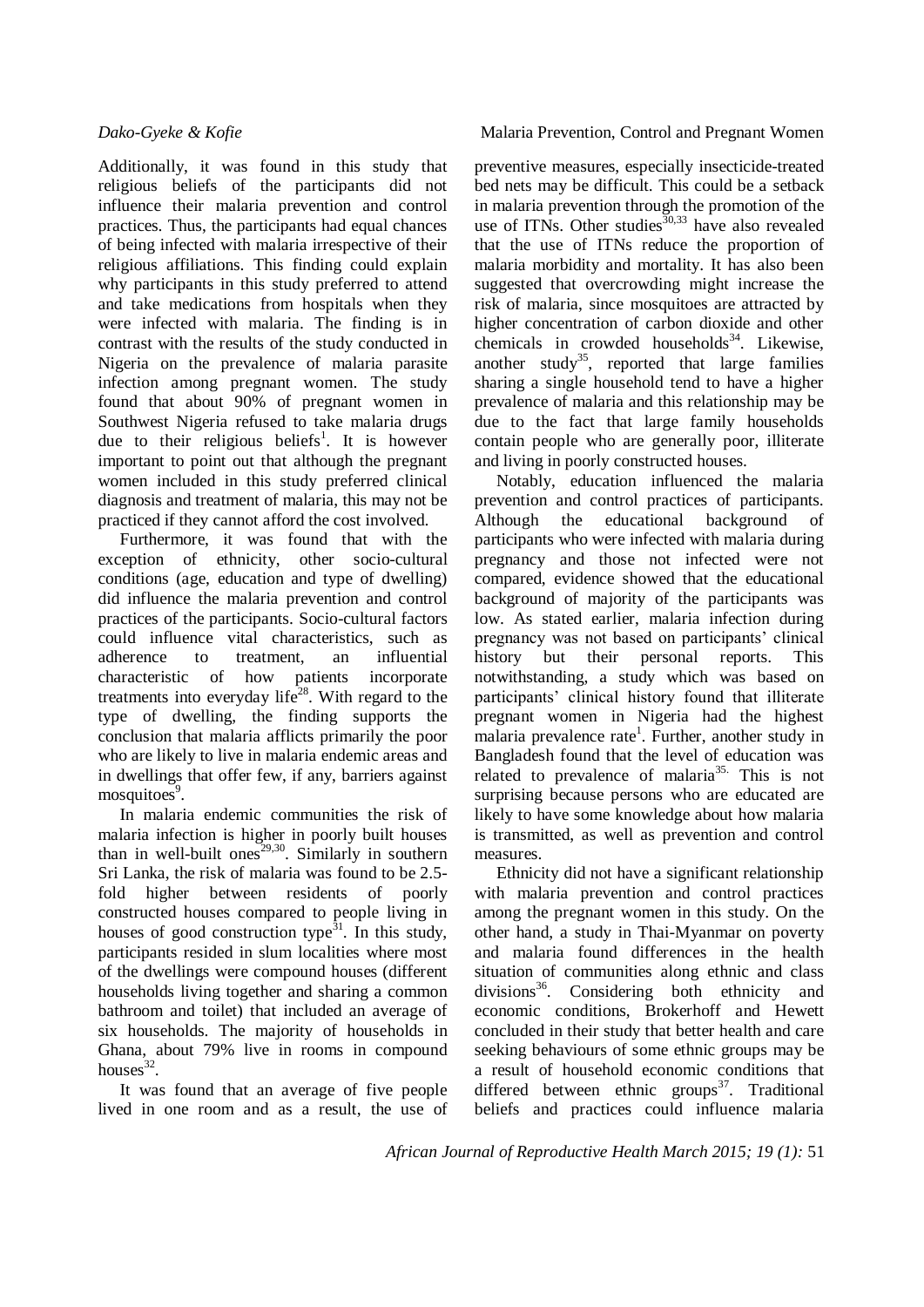prevention and treatment-seeking choices of different ethnic groups.

#### *Study Limitations*

The generalization of the results is limited because the study was based on a sample of pregnant women who accessed antenatal care at a maternity facility in Accra, Ghana. Also, the participants were selected without prior knowledge of their clinical and family history. Nevertheless, the findings provide evidence regarding factors that influence pregnant women's malaria prevention and control practices.

## **Conclusion**

Certainly, the findings of this study and others indicate that many factors (e.g., economic condition, type of dwelling and education) could influence adherence to malaria prevention and treatment. Given that majority of the participants were neither employed nor earned personal income, malaria prevention and control methods should be affordable. Also, pregnant women residing in slum areas may have more challenges preventing malaria infection due to overcrowding, lack of water, poor toilet facilities, and lack of appropriate drainage systems. Since the principal goal of malaria prevention and control programmes is to reduce the prevalence of the disease, as well as its economic and social costs, intervention strategies should be sensitive to the financial needs and the socio-cultural conditions of the poor, especially pregnant women residing in slums in Ghana.

## **Contribution of Authors**

HK conceived the study and MD-G and HK worked on the design. HK was in charge of data collection and both MD-G and HK worked on the data analysis. Both MD-G and HK compiled the manuscript. All authors mentioned in the article approved the manuscript.

## **References**

1. Adefioye OA, Adeyeba OA, Hassan, WO, Oyeniran OA. Prevalence of malaria parasite infection among pregnant women in Oshogbo, Southwest, Nigeria.

American-Eurasian Journal of Scientific Research. 2007; 2(1): 43-45.

- 2. World Health Organization. Malaria fact sheet number 94. Accessed 14 July 2012. Available: www.who.int/ mediacentre/factsheets/fs094/en/
- 3. Kyu HH, Georgiades K, Shannon HS, Boyle MH. Evaluation of the association between long-lasting insecticidal nets mass distribution campaigns and child malaria in Nigeria. Malar J. 2013; 12(14).
- 4. Dicko A, Mantel C, Kouriba B, Sagara I, Thera MA, Doumbia S, Diallo M, Poudiougou B, Diakite M, Doumbo OK. Season, fever prevalence and pyrogenic threshold for malaria disease definition in an endemic area of Mali. Trop Med Int Health. 2005; 10: 550-556.
- 5. Owusu-Agyei S, Asante KP, Adjuik M, Adjei G, Awini E, Adams M, Newton S, Dosoo D, Dery D, Agyeman-Budu A, Gyapong J, Greenwood B, Chandramohan D. Epidemiology of malaria in the forest-savannah transitional zone of Ghana. Malar J. 2009; 8(220).
- 6. World Health Organization: Antimalarial drug combination therapy*.* Report of a Technical Consultation. Geneva. WHO, 2001.
- 7. World Health Organization: Malaria in pregnancy: Guidelines for measuring key monitoring and evaluation indicators. 2007. Accessed 10 August 2012. Available: http://www.who.int/ malaria/ publications/atoz/9789241595636/en/index.html
- 8. World Health Organization. Implementation of the global malaria control strategy. Report of a WHO Study Group; 1993.
- 9. UNICEF: Malaria: A major cause of child death and poverty in Africa. 2004. Accessed 15 August 2011. Available:http://www.unicef.org/publications/ index\_19019.html
- 10. Ministry of Health/Ghana Health Service. Annual report of the Ghana national malaria control programme. Ghana; 2006.
- 11. Asante FA, Asenso-Okyere K. Economic burden of malaria in Ghana. 2003. Accessed 18 May 2012. Available:http://www.who.int/countries/gha/ publications/EconomicBurdenofMalariainGhanaFinal ReportNov03.pdf
- 12. Adams I, Darko D, Accorsi S. Malaria: A burden explored. Bulletin of Health Information. 2004; 1(1): 28-34.
- 13. Ricci F. Social implications of malaria and their relationships with poverty. Mediterr J Hematol Infect Dis. 2012: 4(1).
- 14. Sicuri E, Vieta A, Lindner L, Constenla D, Sauboin C. The economic costs of malaria in children in three sub-Saharan countries: Ghana, Tanzania and Kenya. Malar J. 2013; 12(307).
- 15. Afudego, CE. Cost effectiveness analysis of insecticide treated mosquito nets (ITNS) and indoor residual spraying (IRS): Malaria interventions in Ghana. 2011. Accessed 25 June 2014. Available:http://www. isodec.org.gh/publications/Final%20-%20HEALTH %20CEA%20Report%20June%202012.pdf).
- 16. Baume CA, Franca-Koh AC. Predictors of mosquito net use in Ghana. Malar J. 2011; 10(265).